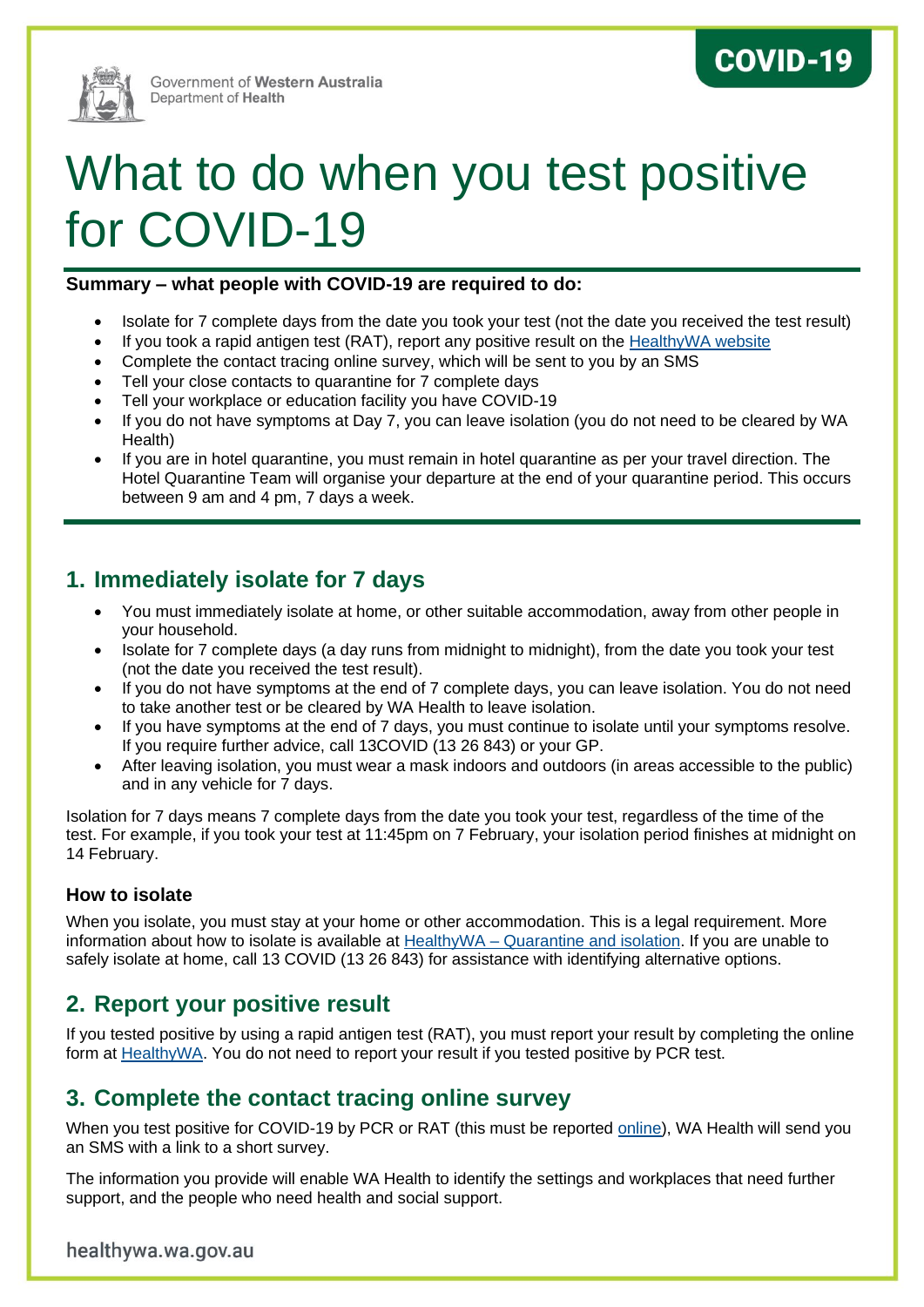# **4. Tell your close contacts to quarantine for 7 days**

Tell your close contacts, especially those in your household, as soon as you can, that you have tested positive for COVID-19. When there are high numbers of COVID-19 cases in the community, it is often quicker for cases to identify and inform their close contacts. WA Health may not be able to get in touch with all close contacts directly.

Your close contacts are people you have had contact with during your **infectious period** (see below):

- Any household member and/or intimate partner who you have had contact with.
- Any person you have had 15 minutes of face-to-face contact with, where both of you were not wearing masks.
- Any person you have spent more than 2 hours with, in a small room (around the size of a classroom), where both of you were not wearing masks for this period.

The **infectious period** is taken from 48 hours before onset of symptoms, or 48 hours before your positive test if you do not have symptoms, until the end of your isolation period. For example, if you first had symptoms on Wednesday afternoon, your infectious period started on Monday afternoon.

#### **What to tell your close contacts**

- Your close contacts must quarantine at home or other suitable accommodation for 7 days from the last time they had contact with you.
- Your close contacts must take a PCR test or RAT, as soon as possible (within 24 hours).
- You should send all of your close contacts this link: [What to do if you are a close contact.](https://www.healthywa.wa.gov.au/~/media/HWA/Documents/Health-conditions/COVID19/COVID19-What-to-do-if-you-are-a-COVID-19-close-contact.pdf)
- You must tell them they are a close contact, but it is their legal responsibility (if they are adults) to follow the advice.

## **5. Tell your workplace or education facility**

If you attended your workplace or education facility during your infectious period, you should tell them as soon as you can. Your employer or the person responsible at the education facility must then identify and inform everyone who had close contact with you. [Guidance for management of COVID-19 in the workplace](https://ww2.health.wa.gov.au/Articles/A_E/Coronavirus/COVID19-information-for-business-and-industry/TTIQ-Plan) is available at the HealthyWA website.

## **6. Look after yourself**

You can find information about expected COVID-19 symptoms at [COVID-19 symptoms –](https://www.healthywa.wa.gov.au/Articles/A_E/Coronavirus/Managing-COVID19-at-home-and-in-the-community/COVID19-symptoms-what-to-expect) what to expect.

Most people with COVID-19 can look after themselves in their own home. Consider these options if you need medical care or advice:

- Most GPs can provide **GP telehealth consultations**, so you can get advice on the phone while you are in isolation or quarantine
- The **[WA COVID Care at Home](https://www.healthywa.wa.gov.au/Articles/A_E/Coronavirus/Managing-COVID19-at-home-and-in-the-community/WA-COVID-Care-at-Home)** program delivers home monitoring care for confirmed COVID-19 cases who require it due to having risk factors that put them at greater risk of requiring hospitalisation. To see if you meet the criteria for WA COVID Care at Home, complete the short [registration form.](http://www.healthywa.wa.gov.au/Articles/A_E/Coronavirus/Managing-COVID19-at-home-and-in-the-community/WA-COVID-Care-at-Home)
- If you need to **go to hospital**, call the emergency department to advise that you are coming in and you are a COVID-19 case. You must go directly to the hospital and, if you can, ask a household member to drive you there (you should both wear masks, if possible).
- If you have severe symptoms, such as shortness of breath, **call 000 for an ambulance**. Inform the call centre and ambulance officers that you are a COVID-19 case.